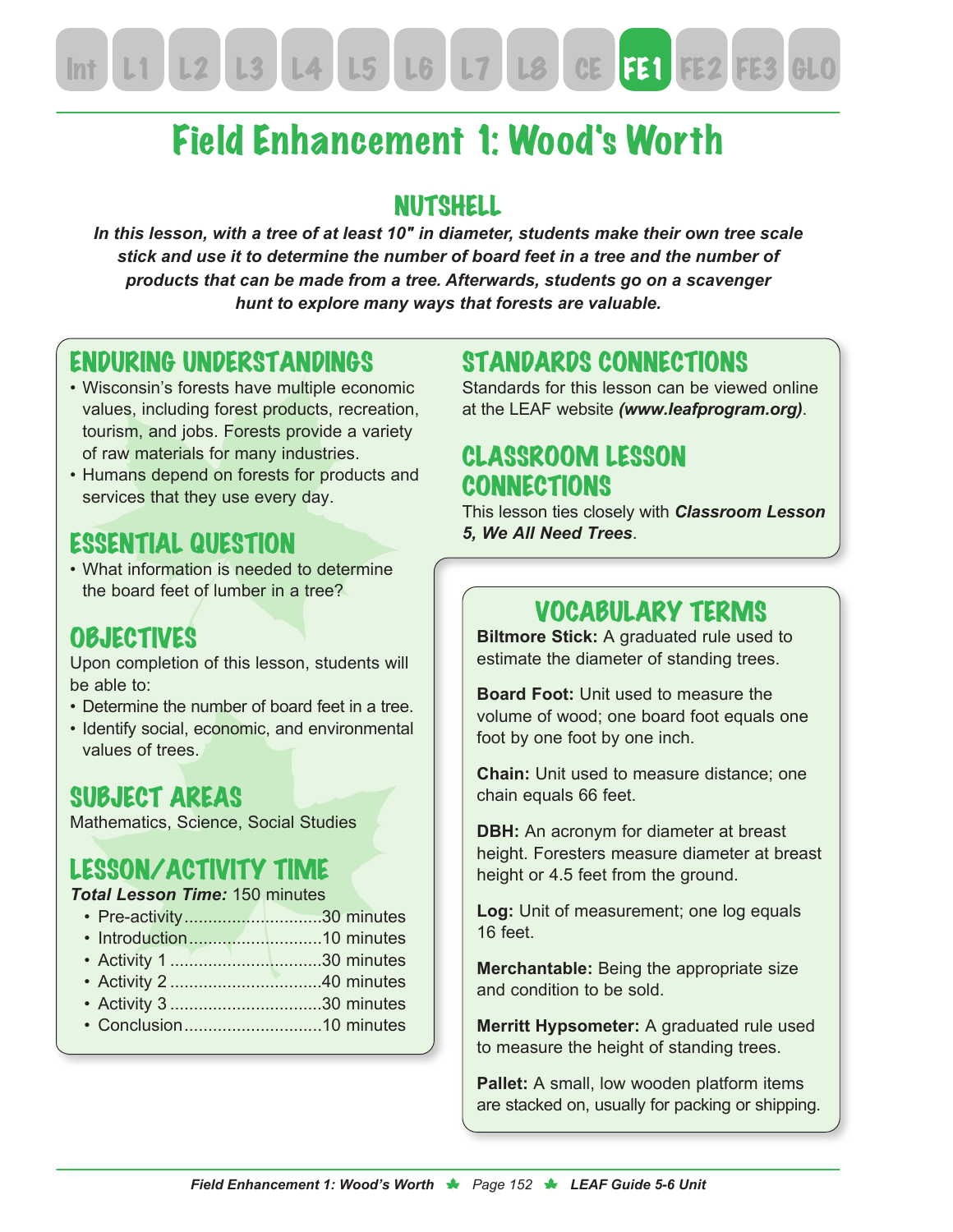Int L1 L2 L3 L4 L5 L6 L7 L8 CE FE1 FE2 FE3

#### BACKGROUND INFORMATION

Forests are valuable to us in several ways. Our economy, environment, and social well-being all depend on forests. To benefit economically, sometimes we need to harvest trees and use them to make products. However, in order to reap these benefits, forests need to be ecologically sound.

Trees hold value when harvested to make products. Wood and paper products are made from raw materials harvested from Wisconsin forests. Part of a forester's job is to estimate the volume of wood that could be obtained from trees if they were harvested. Volume can be calculated once the diameter



and height of a tree are measured. There are a variety of tools available to foresters to make these measurements. Diameter is measured 4.5 feet above the ground and that is referred to as diameter at breast height **(DBH)**. Many foresters use a diameter tape to do this. The tape is wrapped around the circumference of the tree, and is specially graduated to give the diameter.

#### TEACHER PREPARATION

- Visit the teaching site in advance and decide on the boundaries you would like your students to work within.
- Mark three trees of varying diameter and height with flagging. The trees should be in an area open enough for students to clearly see the tree tops from 66 feet away.
- Make an example tree scale stick to show your class.

#### MATERIALS LIST

#### For Each Student

- One piece of lumber approximately 1" x 2" x 30"
- Sandpaper
- Fine-point permanent marker
- Calculator
- Clipboard or similar writing surface
- Copy of Student Page !*1, Making and Using Measuring Tools*
- Copy of Student Page !*4, How Many Products?*
- Copy of Student Page !*5, Board Foot Table*

#### For the Class

- Copies of appropriate sizes of the assembled Biltmore Stick Template
- Copies of appropriate sizes of the assembled Merritt Hypsometer Template
- Three pieces of flagging (ribbon, yarn, string, etc.)
- 100-foot tape measure

#### For Every 2 Students

- Tape measure (inches)
- Three index cards or quarter-sheets of paper
- Copy of Student Page !*6, Scavenger Hunt*

## SAFETY PRECAUTIONS

Visit the site ahead of time to locate any hazards such as hanging branches, protruding tree roots, holes, poison ivy, etc. Encourage students to walk, not run, at all times.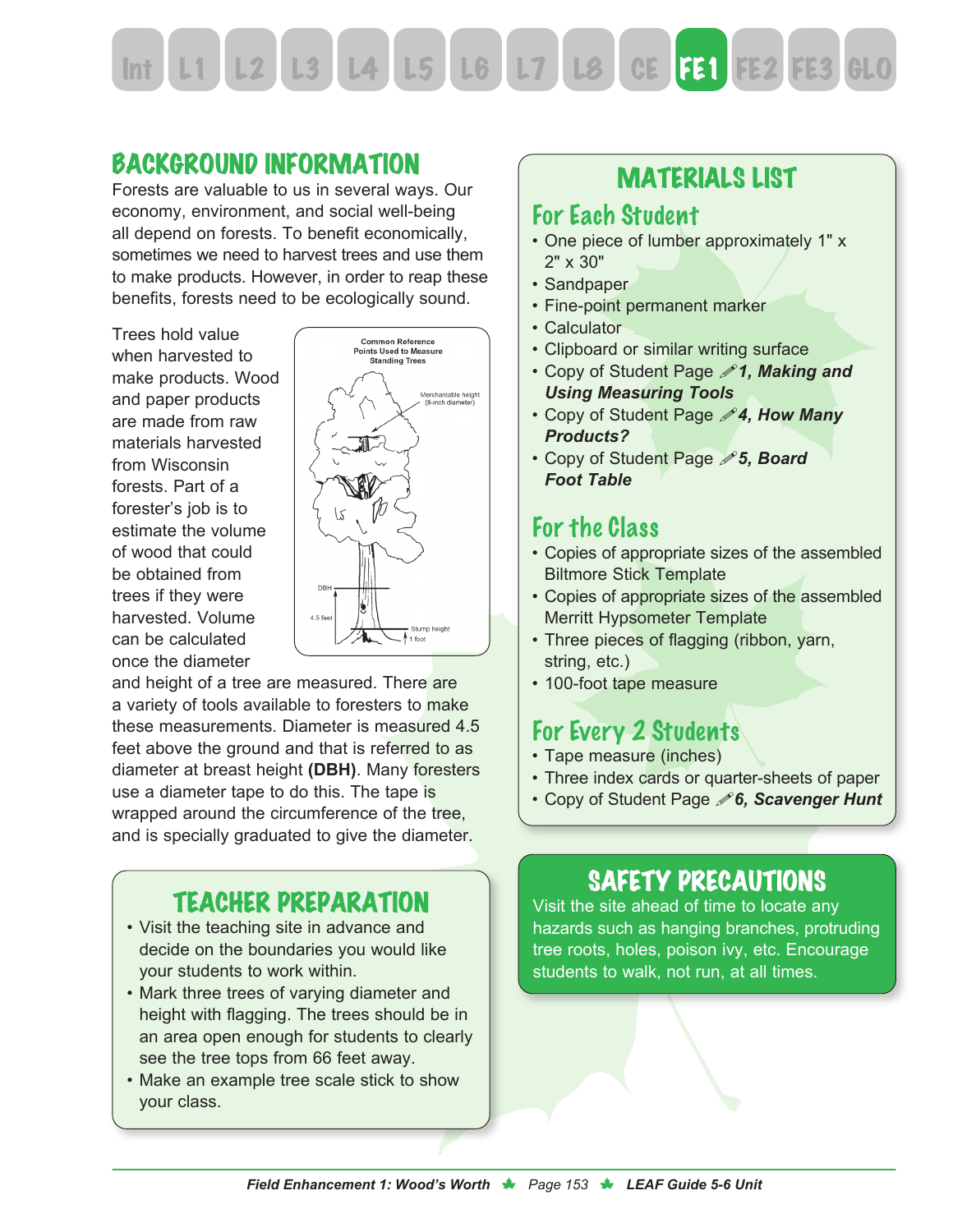

Another tool used to measure diameter is a **Biltmore stick**. This stick uses geometry to measure the diameter of trees. To take a reading from it, it is held against the side of the tree at 4.5 feet from the ground. There are a few different options for measuring height. A clinometer is a small instrument with a peephole. To use it, you stand a given distance from a tree. You look simultaneously at the tree and through the peephole at the scale inside the instrument. With a few quick calculations, you can determine the height of the tree. Another tool for measuring height is a **Merritt hypsometer**. Like the Biltmore stick, it uses geometry. Standing one **chain** (66 feet) from the base of a tree, you hold the stick at arm's length and parallel to the tree. A one-foot stump is left on the ground when a tree is harvested; thus, measurements start one foot off the ground. Logs less than eight inches in diameter cannot be milled, therefore, measurement ends and a reading is taken at the spot near the top of the tree where the diameter is eight inches. That point can be estimated by holding a pencil at arm's length. The place where the trunk of the tree appears equal to the pencil is the top of the **merchantable** height. In addition, some trees have forks, bends or other defects that reduce the usable height. These things should also be taken into consideration when measuring merchantable height. Tree height is measured in **logs** and fractions of logs. A log is 16 feet.

**NOTES** 

Once diameter and height have been measured, volume can be estimated. Volume of wood is measured in board feet. A **board foot** equals one foot by one foot by one inch. Volume can be estimated by referring to the table shown on Student Page */S***, Board Foot Table**. To use this table, find the row that lists the diameter in inches of the tree you measured. Then locate the column that lists the number of logs in the tree. Note the number at the point where that row and column intersect; it is the board feet of merchantable timber in that tree. If the number of 16-foot logs falls between two numbers on the chart, use the average value for the two numbers. For example, a tree with a DBH of 10 that has 1.5 logs contains 35 board feet.

While trees can be valuable when harvested and used to make products, they are also valuable while standing in forests. Forests provide habitat for wildlife. Many animals depend on the forest for survival. Forests have other ecological values as well. Trees help keep our air clean. Shade from trees keeps the forest cool for its inhabitants. In addition, forests help prevent soil erosion. This, in turn, keeps our rivers and streams cleaner.

Trees standing in a forest also have social value. Forests offer recreational opportunities to help people relax and refresh themselves. From hiking and bird-watching to riding snowmobiles and all-terrain vehicles, recreational opportunities abound in our beautiful forests. Speaking of beauty, simply the aesthetics of our splendid forests adds to all of our social well-being.

\_\_\_\_\_\_\_\_\_\_\_\_\_\_\_\_\_\_\_\_\_\_\_\_\_\_\_\_\_\_\_\_\_\_\_\_\_\_\_\_\_\_\_\_\_\_\_\_\_\_\_\_\_\_\_\_\_\_\_\_\_\_\_\_\_\_\_\_\_\_\_\_\_\_\_\_\_\_\_\_\_\_\_\_\_\_\_\_\_\_\_\_\_\_\_\_\_\_\_\_\_\_\_\_\_\_\_\_\_\_\_\_\_ \_\_\_\_\_\_\_\_\_\_\_\_\_\_\_\_\_\_\_\_\_\_\_\_\_\_\_\_\_\_\_\_\_\_\_\_\_\_\_\_\_\_\_\_\_\_\_\_\_\_\_\_\_\_\_\_\_\_\_\_\_\_\_\_\_\_\_\_\_\_\_\_\_\_\_\_\_\_\_\_\_\_\_\_\_\_\_\_\_\_\_\_\_\_\_\_\_\_\_\_\_\_\_\_\_\_\_\_\_\_\_\_\_ \_\_\_\_\_\_\_\_\_\_\_\_\_\_\_\_\_\_\_\_\_\_\_\_\_\_\_\_\_\_\_\_\_\_\_\_\_\_\_\_\_\_\_\_\_\_\_\_\_\_\_\_\_\_\_\_\_\_\_\_\_\_\_\_\_\_\_\_\_\_\_\_\_\_\_\_\_\_\_\_\_\_\_\_\_\_\_\_\_\_\_\_\_\_\_\_\_\_\_\_\_\_\_\_\_\_\_\_\_\_\_\_\_ \_\_\_\_\_\_\_\_\_\_\_\_\_\_\_\_\_\_\_\_\_\_\_\_\_\_\_\_\_\_\_\_\_\_\_\_\_\_\_\_\_\_\_\_\_\_\_\_\_\_\_\_\_\_\_\_\_\_\_\_\_\_\_\_\_\_\_\_\_\_\_\_\_\_\_\_\_\_\_\_\_\_\_\_\_\_\_\_\_\_\_\_\_\_\_\_\_\_\_\_\_\_\_\_\_\_\_\_\_\_\_\_\_ \_\_\_\_\_\_\_\_\_\_\_\_\_\_\_\_\_\_\_\_\_\_\_\_\_\_\_\_\_\_\_\_\_\_\_\_\_\_\_\_\_\_\_\_\_\_\_\_\_\_\_\_\_\_\_\_\_\_\_\_\_\_\_\_\_\_\_\_\_\_\_\_\_\_\_\_\_\_\_\_\_\_\_\_\_\_\_\_\_\_\_\_\_\_\_\_\_\_\_\_\_\_\_\_\_\_\_\_\_\_\_\_\_ \_\_\_\_\_\_\_\_\_\_\_\_\_\_\_\_\_\_\_\_\_\_\_\_\_\_\_\_\_\_\_\_\_\_\_\_\_\_\_\_\_\_\_\_\_\_\_\_\_\_\_\_\_\_\_\_\_\_\_\_\_\_\_\_\_\_\_\_\_\_\_\_\_\_\_\_\_\_\_\_\_\_\_\_\_\_\_\_\_\_\_\_\_\_\_\_\_\_\_\_\_\_\_\_\_\_\_\_\_\_\_\_\_ \_\_\_\_\_\_\_\_\_\_\_\_\_\_\_\_\_\_\_\_\_\_\_\_\_\_\_\_\_\_\_\_\_\_\_\_\_\_\_\_\_\_\_\_\_\_\_\_\_\_\_\_\_\_\_\_\_\_\_\_\_\_\_\_\_\_\_\_\_\_\_\_\_\_\_\_\_\_\_\_\_\_\_\_\_\_\_\_\_\_\_\_\_\_\_\_\_\_\_\_\_\_\_\_\_\_\_\_\_\_\_\_\_ \_\_\_\_\_\_\_\_\_\_\_\_\_\_\_\_\_\_\_\_\_\_\_\_\_\_\_\_\_\_\_\_\_\_\_\_\_\_\_\_\_\_\_\_\_\_\_\_\_\_\_\_\_\_\_\_\_\_\_\_\_\_\_\_\_\_\_\_\_\_\_\_\_\_\_\_\_\_\_\_\_\_\_\_\_\_\_\_\_\_\_\_\_\_\_\_\_\_\_\_\_\_\_\_\_\_\_\_\_\_\_\_\_ \_\_\_\_\_\_\_\_\_\_\_\_\_\_\_\_\_\_\_\_\_\_\_\_\_\_\_\_\_\_\_\_\_\_\_\_\_\_\_\_\_\_\_\_\_\_\_\_\_\_\_\_\_\_\_\_\_\_\_\_\_\_\_\_\_\_\_\_\_\_\_\_\_\_\_\_\_\_\_\_\_\_\_\_\_\_\_\_\_\_\_\_\_\_\_\_\_\_\_\_\_\_\_\_\_\_\_\_\_\_\_\_\_ \_\_\_\_\_\_\_\_\_\_\_\_\_\_\_\_\_\_\_\_\_\_\_\_\_\_\_\_\_\_\_\_\_\_\_\_\_\_\_\_\_\_\_\_\_\_\_\_\_\_\_\_\_\_\_\_\_\_\_\_\_\_\_\_\_\_\_\_\_\_\_\_\_\_\_\_\_\_\_\_\_\_\_\_\_\_\_\_\_\_\_\_\_\_\_\_\_\_\_\_\_\_\_\_\_\_\_\_\_\_\_\_\_ \_\_\_\_\_\_\_\_\_\_\_\_\_\_\_\_\_\_\_\_\_\_\_\_\_\_\_\_\_\_\_\_\_\_\_\_\_\_\_\_\_\_\_\_\_\_\_\_\_\_\_\_\_\_\_\_\_\_\_\_\_\_\_\_\_\_\_\_\_\_\_\_\_\_\_\_\_\_\_\_\_\_\_\_\_\_\_\_\_\_\_\_\_\_\_\_\_\_\_\_\_\_\_\_\_\_\_\_\_\_\_\_\_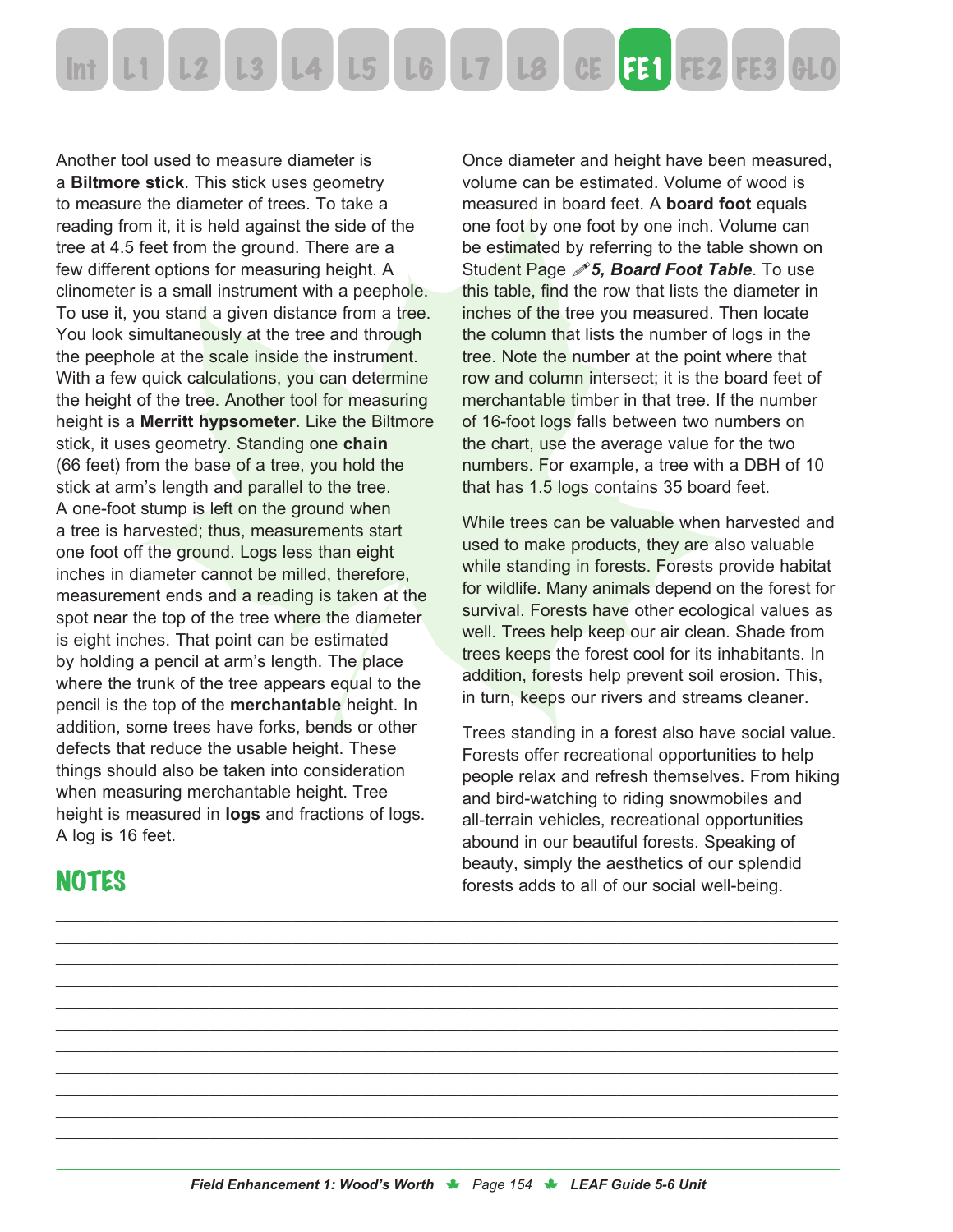Int L1 L2 L3 L4 L5 L6 L7 L8 CE FE1 FE2 FE3

#### PROCEDURE

#### Pre-activity - Making Your Tree Scale Sticks

- 1. In the classroom, show your students an example of the tree scale stick they will be making. Explain that the stick is a tool used by foresters to measure trees. Point out the two different scales on the stick. Explain to students that foresters use a Biltmore stick to measure the diameter of trees. They use a Merritt hypsometer to measure the height of trees. Tell students that they will each get a chance to make their own tree scale stick and learn how to use both to measure trees.
- 2. Give each student a 1" x 2" x 30" stick and a piece of sandpaper. Ask them to smooth out any rough edges on the stick with the sandpaper.
- 3. Hand each student a copy of Student Page !*1, Making and Using Measuring Tools*. Divide your students into pairs and give each pair a tape measure (inches). Explain that their Biltmore stick will be made especially for them based on their arm length. To measure arm length, one student should hold his or her stick straight out in front and parallel to the floor. His or her partner should use the measuring tape to measure the distance from the student's eye to the stick. The distance should be rounded off to the nearest inch and recorded on the stick holder's student page. When this is complete, ask the pairs to switch jobs.
- 4. Give each student a fine-tipped permanent marker, and place the Biltmore stick templates and the Merritt hypsometer templates that you have put together out for the students. Explain to your group how to choose which Biltmore stick template to use.

Students whose arm reach is:

- 20 inches or less: Use the 20-inch scale
- 21-24 inches: Use the 23-inch scale
- 25 inches or greater: Use the 25-inch scale

Show your students how to carefully line up the template next to their stick. The end of the template should line up with the left end of the stick. Explain to your students that they need to use their permanent marker to mark their sticks one through forty as precisely as possible using the template.

- 5. Explain that they will put the Merritt hypsometer on the reverse side of the Biltmore stick. That way, both diameter and height can be measured with the same stick.
- 6. Explain to your group how to choose which Merritt hypsometer template to use to mark the opposite side of their sticks.

Students whose arm reach is:

- 20 inches or less: Use the 20-inch scale
- 21-24 inches: Use the 23-inch scale
- 25 inches or greater: Use the 25-inch scale

Show students how to carefully line up the template next to their stick. The top of the template should line up with the top of the stick. Explain to your students that they should use their permanent marker to mark their sticks as precisely as possible using the template. They should mark off logs on their sticks starting with one, one-and-one-half, two two-and-one-half, etc. Ask them to write their name in small letters on their stick.

#### **ALTERNATIVE STICK CONSTRUCTION**

Copy the templates from Student Pages !*2A-C, Biltmore Stick Template*, and !*3A-C, Merritt Hypsometer Template*, and distribute one diameter scale and one height scale to each student according to their arm reach. Ask students to glue or tape the scales to their stick. Once this is complete, clear laminating paper can be applied over the top to keep the scales dry.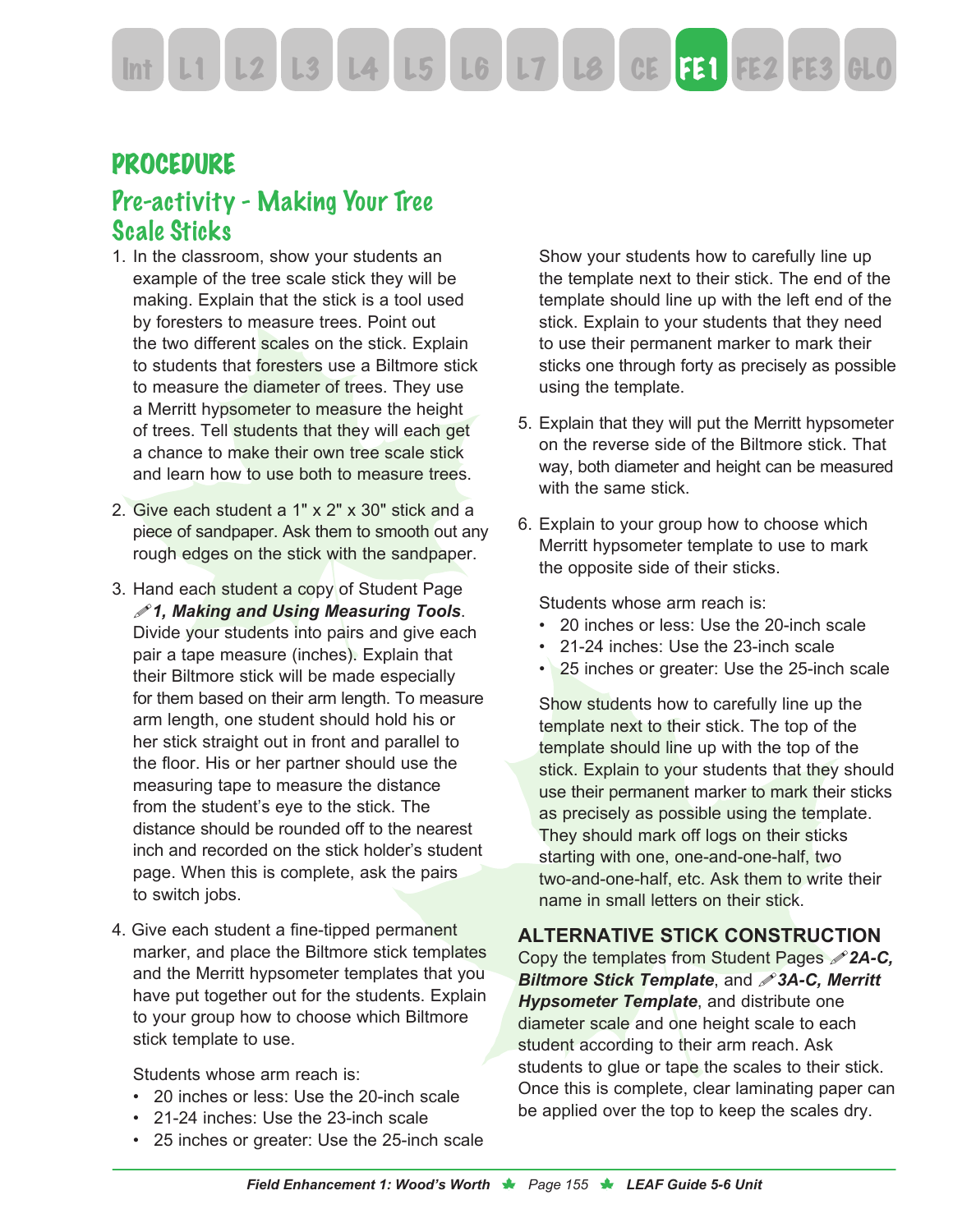# L3 L4 L5 L6 L7 L8 CE FE1 FE2 FE3

#### Introduction - What Is Value?

Lead a discussion with students about what it means for something to be valuable. Ask your students to name something that is valuable to them. *(Possible answers include money, a cell phone, iPad, an autographed baseball, a photo, a favorite book, or a letter from a close friend.)*  Ask if all the things they listed are worth a lot of money. *(No.)* Ask how something not worth a lot of money can still be valuable. *(It can be valuable because it is important to us or to our lives.)* Explain that there is more than one way for something to be valuable. Tell students that they are now going to learn about different ways forests are valuable.

#### Activity 1 - Learning to Measure Trees

- 1. Take students to an outdoor area where you have three trees marked and explain how to use their Biltmore sticks.
	- Show your students how to stand with their arm extended holding the stick horizontally against the tree at about 4.5 feet above the ground. Explain that this height is also called DBH, or diameter at breast height. The graduations should be on the upper edge of the stick. (Holding the stick from underneath prevents the graduations from being blocked by their hands.)
	- Explain that they need to look at the tree straight on, without turning their head while taking the measurement. In this position, show your students how to line up the zero end of the stick with the left edge of the tree. Now that the stick is in position, it should not move or rotate.
	- Show your students how to shift their eyes to look at the place where the right side of the tree crosses their stick. At that point, take a reading. This is the diameter in inches.





2. Give your students time to practice. Ask them to measure all three marked trees. They should record these diameters on Student Page !*1, Making and Using Measuring Tools*.

# "How could you not be hopeful if you've got a tree around?" **\*** Ross Spears **\***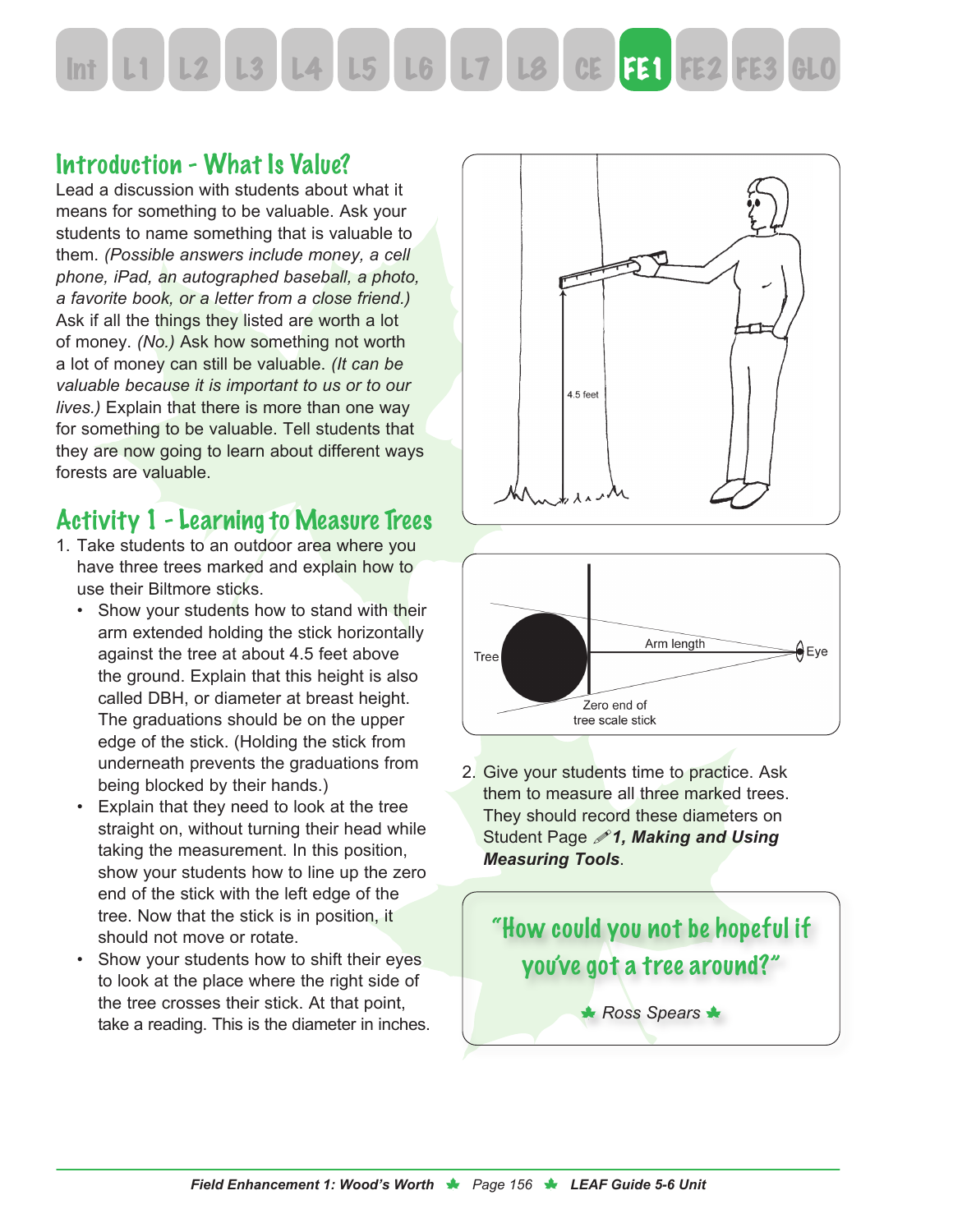

- 3. Now show your students how to use a Merritt hypsometer. Explain to students that measurements taken with the Merritt rule need to be taken the distance of one chain from the tree. Define the word chain as a unit used to measure distance. One chain equals 66 feet.
	- Ask one student to hold the end of a tape measure next to the base of a tree. Holding the other end of the tape measure, walk 66 feet from the tree in a direction from which you will have a good view of the tree. Ask the class to gather around you as you stand 66 feet from the tree.
	- Explain to students that if this tree were to be harvested, not all of it would get used. In other words, the entire tree is not merchantable. Logs smaller than eight inches in diameter cannot be used for lumber. Show your students how to use a pencil to estimate where the tree is no longer eight inches in diameter (see "Background Information" on page 153 for more information).
	- Also explain that trees are not cut right at ground level. There is usually a one-foot stump. This is where measurement begins.
	- Hold the stick vertically at arm's length. Adjust the stick so that the zero end of the stick lines up with stump height.
	- Show students how to look up to the point where the tree is no longer eight inches in diameter. This is where they should read the number of logs in the tree from the Merritt rule on their stick. Round down to the nearest half log.

**NOTE:** Some trees have forks, bends or other defects that reduce the usable height. Explain that these things should be taken into consideration when measuring merchantable height.

4. Give your students time to practice. Ask them to measure the height of the three marked trees and record the number of logs on Student Page !*1, Making and Using Measuring Tools*.



#### **NOTES**

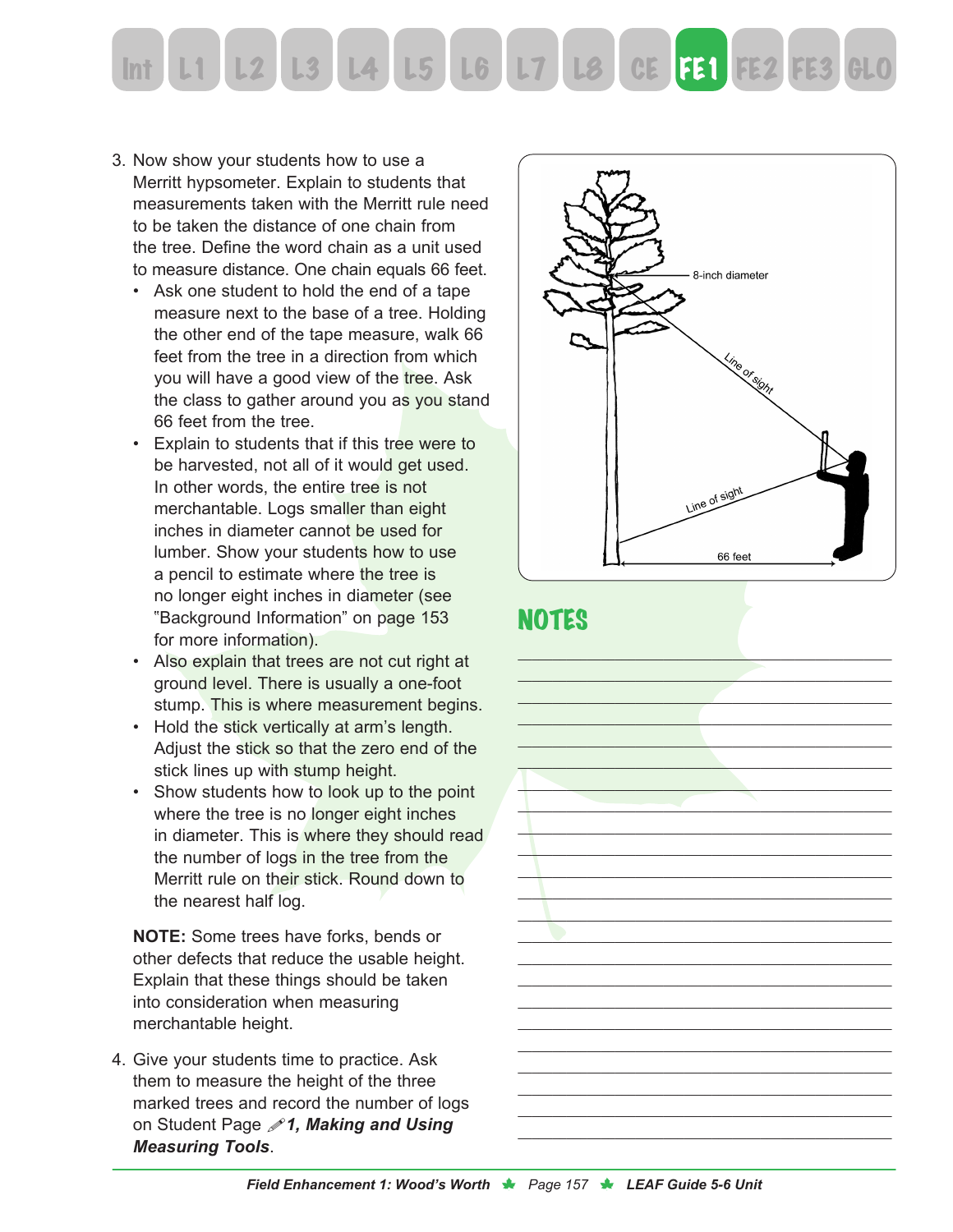

#### Activity 2 - How Many Products

- 1. Point out the boundaries you would like your students to work within for the activity. Explain that they will be using the skills they just learned to measure trees in this area. From the measurements, they will be figuring out how many products can be made from each tree. Hand out Student Page !*4, How Many Products?* Show your students that there are five different types of trees on the Student Page. Explain that they need to try to find and measure one tree of each species listed. If they cannot find all the trees, they still need to measure five trees total. They should use the extra space provided for species that are not listed. Give your students time to work. **NOTE:** If you have not studied tree identification with your students, you can mark each species of tree for the students, provide field guides to assist them, or have them measure the trees and fill out the Student Page based on the assumption "If this tree was an oak, how many chairs..."
- 2. After your students have had time to locate and measure five trees, call the group back together. Show them Student Page !*5, Board Foot Table,* and explain how to use it. Give your students time to find the number of board feet in each of the five trees they measured.
- 3. The final task is to calculate how many products could be produced from each tree if it were harvested. Explain that your students must multiply the number of board feet in their tree by the number of products per board foot. For species that are not listed (in the bottom table), ask your students to choose one of the five products given and figure out how many products could be made from that tree.
- 4. After students finish their calculations, call the group together to discuss what they found. Ask students what the diameter and height measurements were for each tree. *(Answers will vary.)* Ask how many board feet of lumber

could be harvested from each tree. *(Answers will vary.)* Ask how many of each product could be made from each tree. *(Again, answers will vary.)*

#### Activity 3 - Scavenger Hunt

- 1. Remind students that they just learned one way that forests are valuable. They learned how products we use every day are made from materials from the forest. Explain that there are other ways that the forest is valuable as well. They will learn about them during a scavenger hunt.
- 2. Divide your students into pairs. Hand each pair of students a copy of Student Page *<i>f***6**, *Scavenger Hunt*, and three index cards. Ask students to walk around within the boundaries you have set and look for the values listed on their Scavenger Hunt list. When they find one, they should check it off their list. Point out the place that says "Something else that is valuable." Explain to students that they should also be looking for valuable things that are not on the Scavenger Hunt list. The object is to collect as many values as possible during the allotted time. Before the time is up, they should choose three from their list and write each one on an index card. Send the pairs out on their hunt.

#### **NOTES**

 $\mathcal{L}_\text{max} = \mathcal{L}_\text{max} = \mathcal{L}_\text{max} = \mathcal{L}_\text{max} = \mathcal{L}_\text{max} = \mathcal{L}_\text{max} = \mathcal{L}_\text{max} = \mathcal{L}_\text{max} = \mathcal{L}_\text{max} = \mathcal{L}_\text{max} = \mathcal{L}_\text{max} = \mathcal{L}_\text{max} = \mathcal{L}_\text{max} = \mathcal{L}_\text{max} = \mathcal{L}_\text{max} = \mathcal{L}_\text{max} = \mathcal{L}_\text{max} = \mathcal{L}_\text{max} = \mathcal{$ \_\_\_\_\_\_\_\_\_\_\_\_\_\_\_\_\_\_\_\_\_\_\_\_\_\_\_\_\_\_\_\_\_\_\_\_\_\_\_\_\_\_\_\_\_\_\_\_\_\_\_\_\_\_ \_\_\_\_\_\_\_\_\_\_\_\_\_\_\_\_\_\_\_\_\_\_\_\_\_\_\_\_\_\_\_\_\_\_\_\_\_\_\_\_\_\_\_\_\_\_\_\_\_\_\_\_\_\_  $\mathcal{L}_\mathcal{L}$  , and the contribution of the contribution of the contribution of the contribution of the contribution of the contribution of the contribution of the contribution of the contribution of the contribution of \_\_\_\_\_\_\_\_\_\_\_\_\_\_\_\_\_\_\_\_\_\_\_\_\_\_\_\_\_\_\_\_\_\_\_\_\_\_\_\_\_\_\_\_\_\_\_\_\_\_\_\_\_\_ \_\_\_\_\_\_\_\_\_\_\_\_\_\_\_\_\_\_\_\_\_\_\_\_\_\_\_\_\_\_\_\_\_\_\_\_\_\_\_\_\_\_\_\_\_\_\_\_\_\_\_\_\_\_  $\_$  . The set of the set of the set of the set of the set of the set of the set of the set of the set of the set of the set of the set of the set of the set of the set of the set of the set of the set of the set of the se \_\_\_\_\_\_\_\_\_\_\_\_\_\_\_\_\_\_\_\_\_\_\_\_\_\_\_\_\_\_\_\_\_\_\_\_\_\_\_\_\_\_\_\_\_\_\_\_\_\_\_\_\_\_ \_\_\_\_\_\_\_\_\_\_\_\_\_\_\_\_\_\_\_\_\_\_\_\_\_\_\_\_\_\_\_\_\_\_\_\_\_\_\_\_\_\_\_\_\_\_\_\_\_\_\_\_\_\_  $\_$  . The set of the set of the set of the set of the set of the set of the set of the set of the set of the set of the set of the set of the set of the set of the set of the set of the set of the set of the set of the se

 $\mathcal{L}_\text{max}$  , and the contract of the contract of the contract of the contract of the contract of the contract of the contract of the contract of the contract of the contract of the contract of the contract of the contr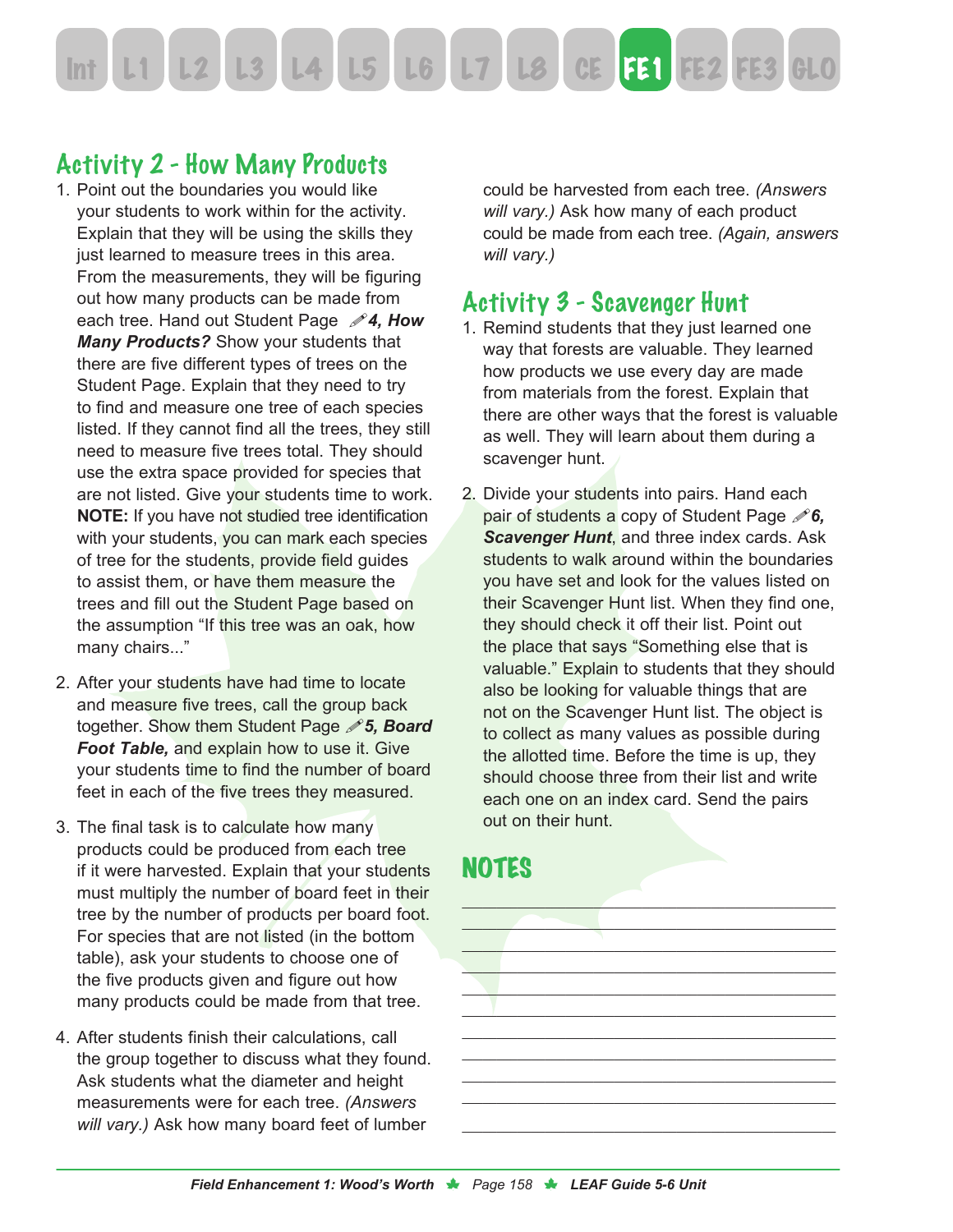

3. When everyone has completed the list or when the time is up, call your students back together. Explain that their next job is to sort the values into the following categories: ecological values, economic values, and social values. Begin by asking one pair of students to share the value on one of their cards. As each is mentioned, discuss why it is valuable and decide which category the value falls under. Make three separate piles on the ground as you discuss the cards. Allow each group to share what they wrote on their cards. Notice how some values fall into more than one category. *(The following items are valuable ecologically: tree and plant roots hold the soil in place and keep it from eroding, shade keeps the forest cool for its inhabitants, forests provide places and materials for animals to make homes like nests, leaves take in CO<sub>2</sub> and give off O2 which helps keep air clean. The following items are valuable socially: hiking or biking trails, tree swings, places for people to relax, and beautiful things to look at in the forest. The following things are valuable economically: fruit and wood provide raw materials for products, this creates jobs and income.)*

#### Conclusion - Many Values Discussion

Remind your students that they figured out how many of a certain product could be produced from the trees measured. Review the steps used to determine this. *(Measured the diameter and height of the trees. Determined the volume of wood [board feet]. Calculated the number of products that could be made.)* Ask what tools foresters can use to measure diameter and height. *(A Biltmore stick is used to measure diameter and a Merritt hypsometer is used to measure height.)* Discuss with students how harvesting wood from our forests to make products is good for our economy. *(Harvesting trees and producing products creates jobs and economic income in the state.)* Ask your students if the forests are valuable in any other ways.

*(Yes)* In what ways? *(They are valuable to the environment and to our social well-being.)* Next ask your students how forests are valuable to our environment. *(Forests help keep our air and water clean and provide shade.)* Finally ask how forests are valuable to our social well-being. *(They give us beautiful places to hike or bike or relax in other ways.)*

#### SUMMATIVE ASSESSMENT

Assign students to write an essay, poem, jingle, or song about forest values. Their creation should answer the following question: In your opinion, is there one forest value (economic, ecological, or social) that is more important than the others? If so, which is it?

#### SOURCES

Bell, L. E. (September 1983). [Article] *How Much Lumber in That Tree?* Michigan State University Extension. Extension Bulletin 461, Natural Resources Series.

*Mississippi State University Extension Service.* World Wide Web: www.msucares.com/pubs/ pub1686.htm

Ongna Wood Products, W3535 County Rd OO, Sheboygan Falls, WI 53085. [Phone call]

Solon, 1975 North River Road, Rhinelander, WI 54501. [Phone call]

Wiant, H. V. (1994). *Elementary Timber Measurement.* Ben Meadows Company.

*Wisconsin Department of Natural Resources.*  World Wide Web: www.dnr.state.wi.us/org/land/ forestry/usesof/index.htm

*Wisconsin Paper Council.* World Wide Web: www.wipapercouncil.org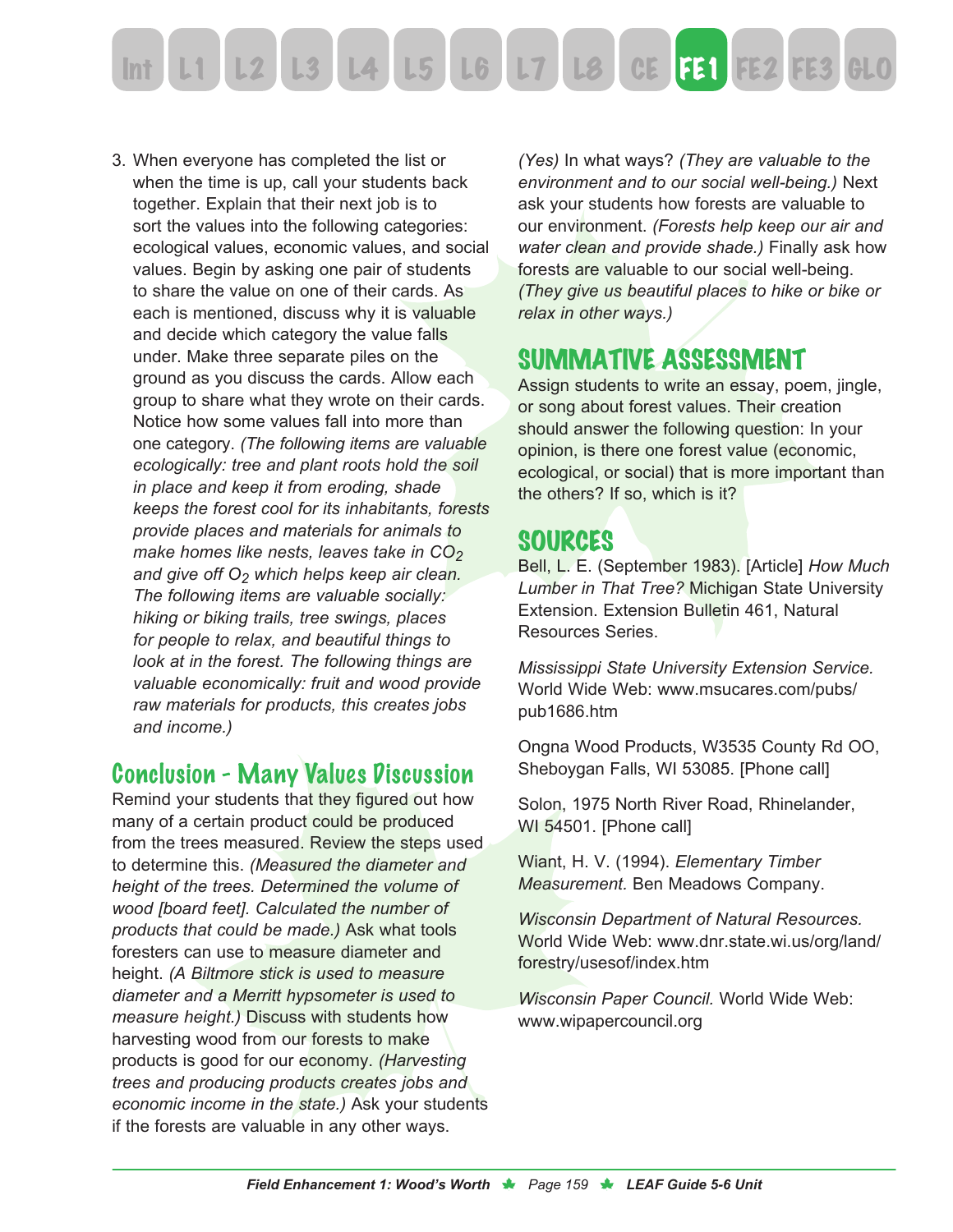## MAKING AND USING MEASURING TOOLS



#### *Student Page* !*1*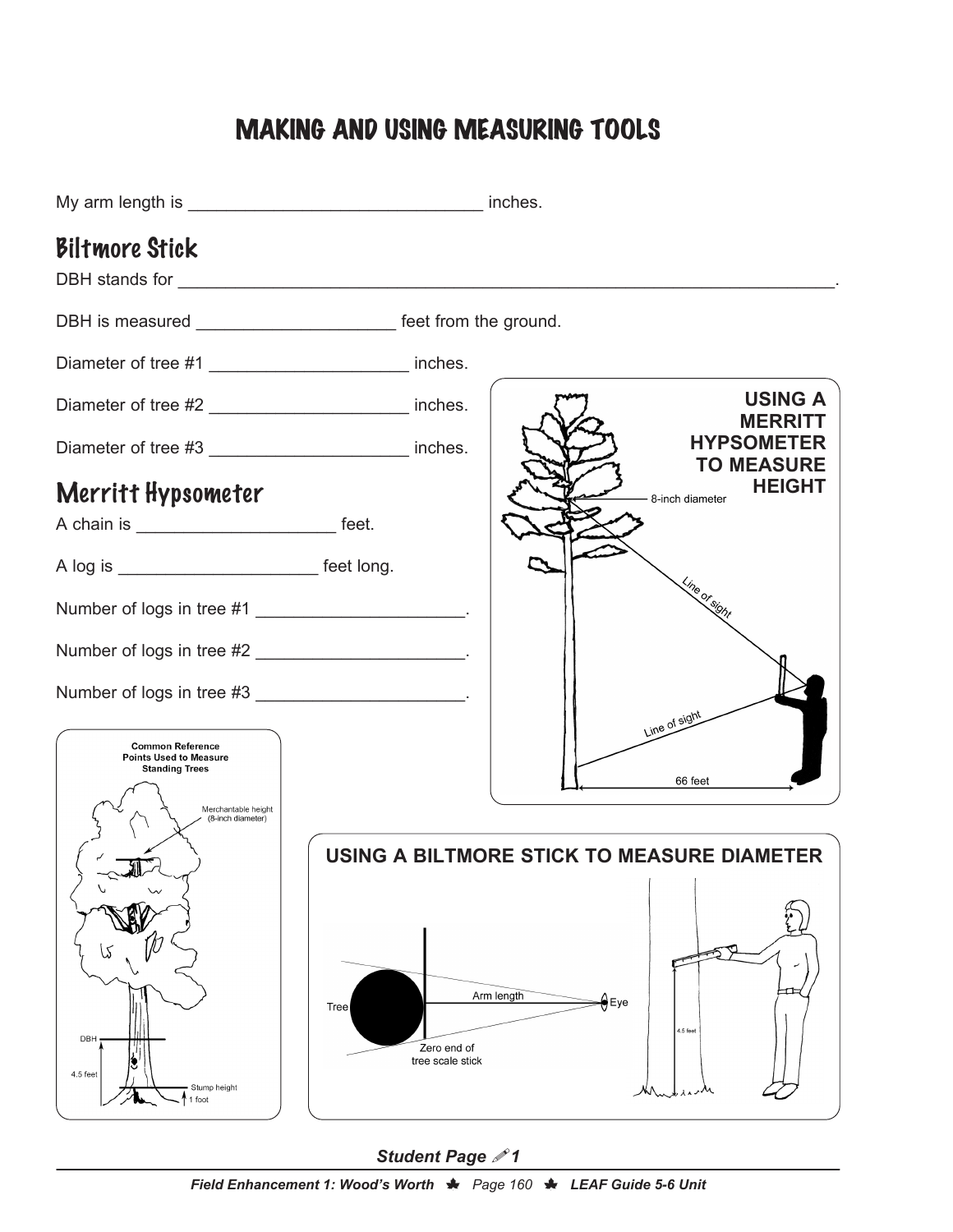#### BILTMORE STICK TEMPLATE



*Field Enhancement 1: Wood's Worth*  $\bigstar$  *Page 161*  $\bigstar$  *LEAF Guide 5-6 Unit*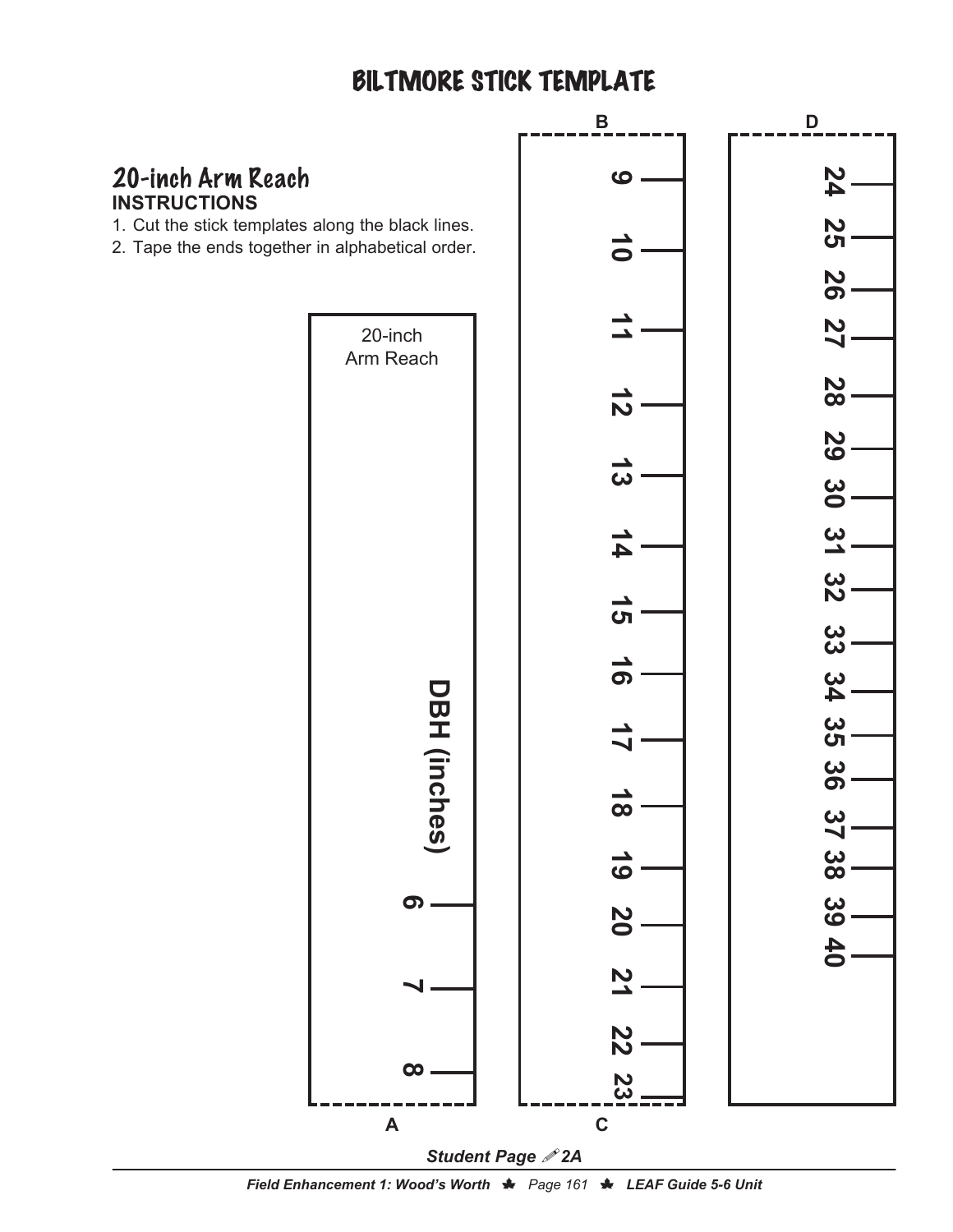## BILTMORE STICK TEMPLATE



*Field Enhancement 1: Wood's Worth ♦ Page 162 ♦ LEAF Guide 5-6 Unit*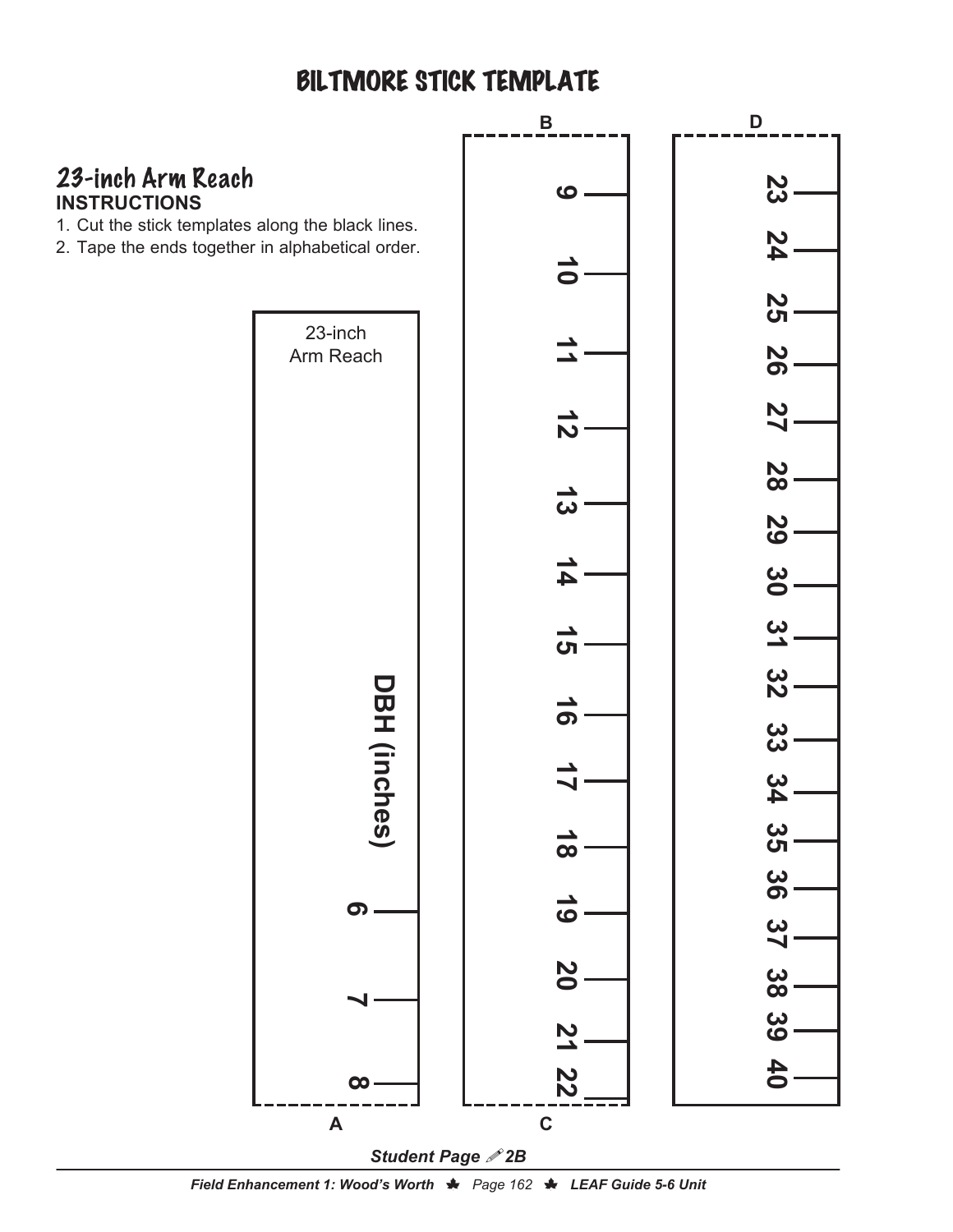

*Field Enhancement 1: Wood's Worth*  $\bigstar$  *Page 163*  $\bigstar$  *LEAF Guide 5-6 Unit*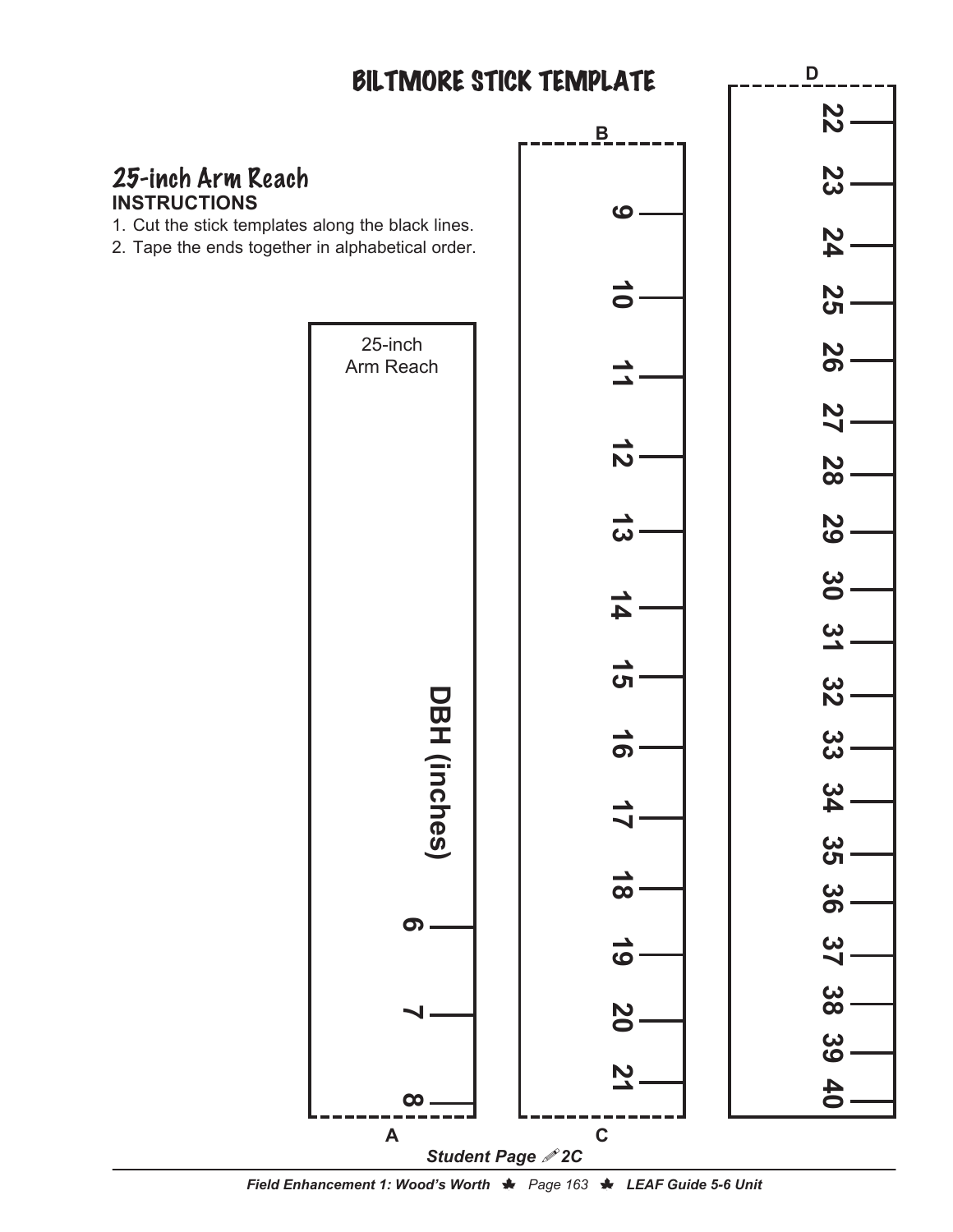

*Field Enhancement 1: Wood's Worth* N<sub></sub> *Page 164* **N** *LEAF Guide 5-6 Unit*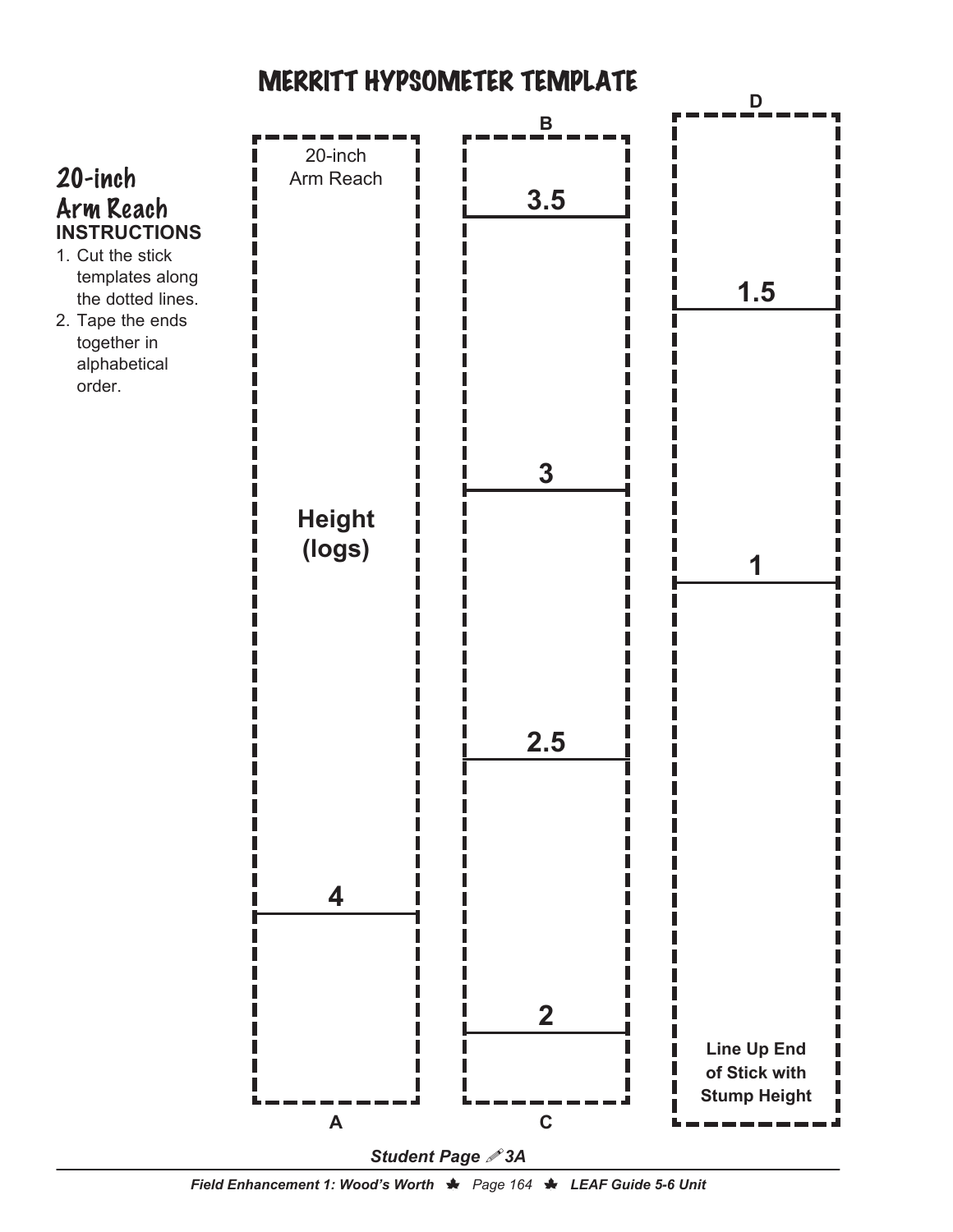

*Field Enhancement 1: Wood's Worth*  $\bigstar$  *Page 165*  $\bigstar$  *LEAF Guide 5-6 Unit*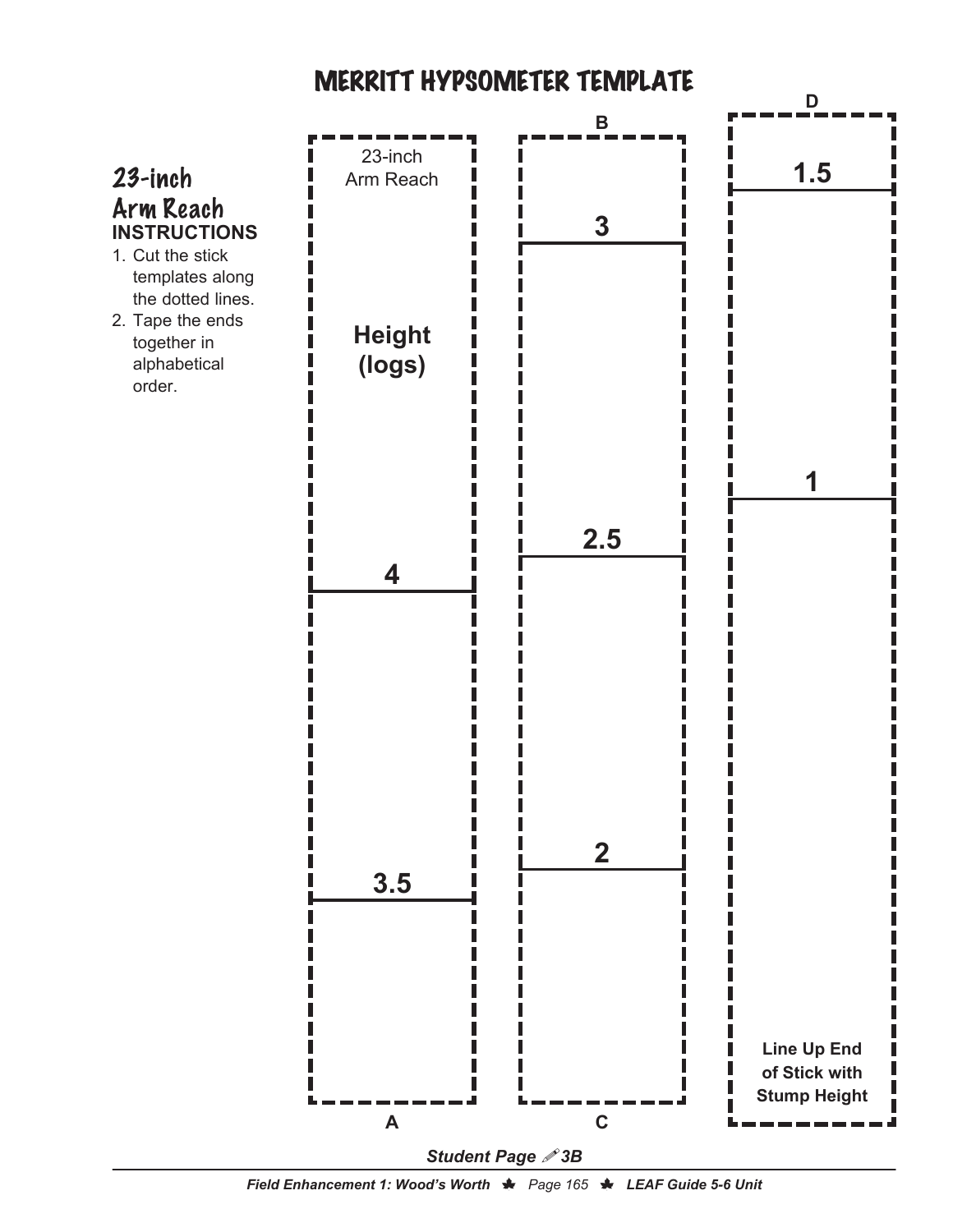

*Field Enhancement 1: Wood's Worth* N<sub></sub> *Page 166* **N** *LEAF Guide 5-6 Unit*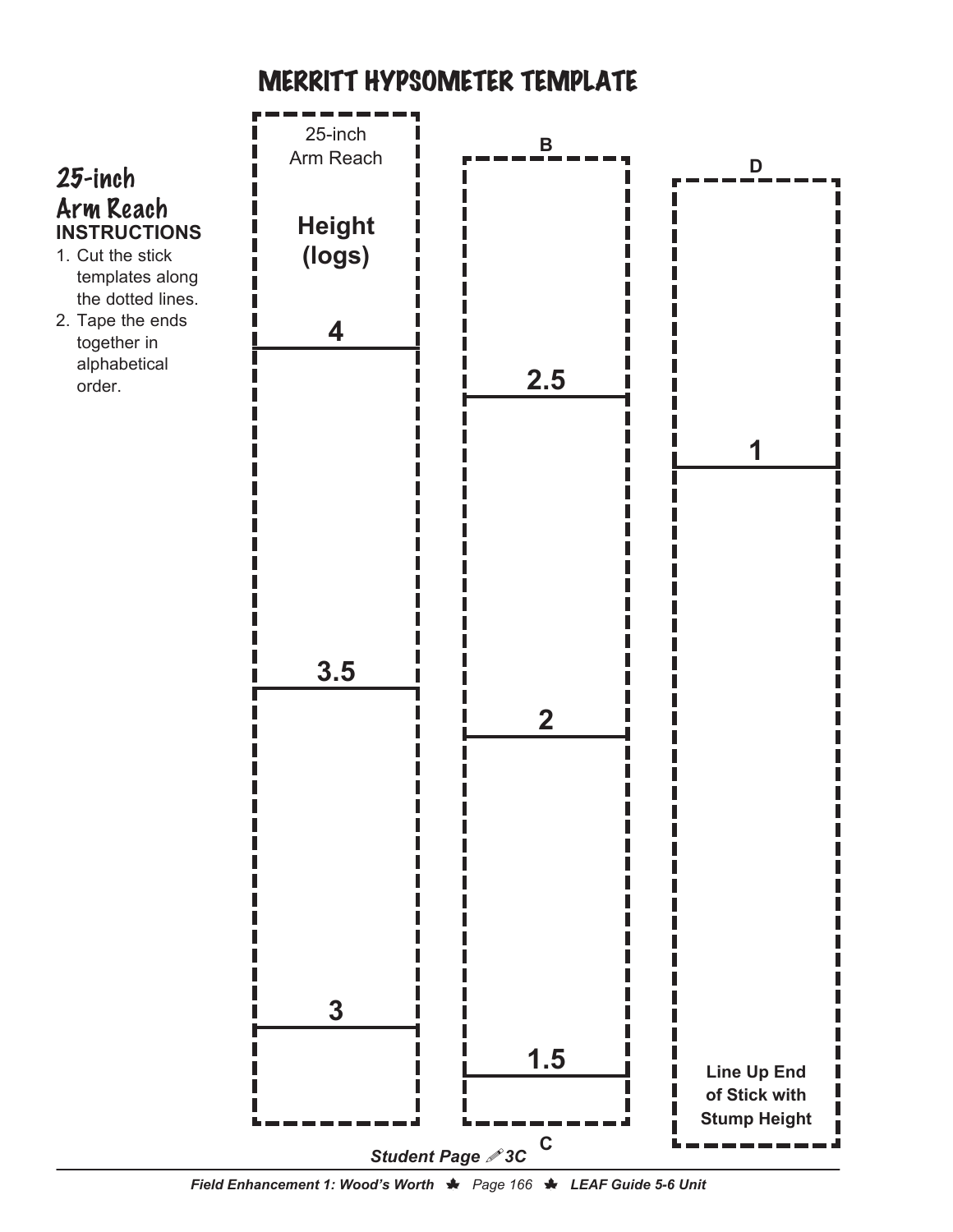### HOW MANY PRODUCTS?

- 1. Find each tree listed in the table below.
- 2. Measure the diameter and height of each tree.
- 3. Use the board foot table to find the board feet in each tree.
- 4. Multiply the number of board feet in the tree by the number of products that can be made per board foot to find out how many products can be made from each tree.

|              | <b>Tree</b> | <b>Size of Tree</b>                                          | <b>Multiply</b><br>(Board Feet x<br>Number of Products) | <b>Number of</b><br><b>Products</b><br><b>Per Board</b><br><b>Feet</b> | How many<br>products can<br>be made from<br>this tree? |
|--------------|-------------|--------------------------------------------------------------|---------------------------------------------------------|------------------------------------------------------------------------|--------------------------------------------------------|
| Oak          |             | Diameter ________ in<br>Height _________ logs<br>Board Feet  | X                                                       | 0.03 rocking<br>chairs<br>per board foot                               | chairs                                                 |
| Maple        |             | Diameter _________ in<br>Height _________ logs<br>Board Feet | $\pmb{\times}$                                          | 0.01 tables<br>per board foot<br>(8-person dining<br>room table)       | tables                                                 |
| Pine         |             | Diameter ________ in<br>Height _________ logs<br>Board Feet  | X                                                       | 94.8 sheets<br>of paper<br>per board foot                              | sheets of paper                                        |
| Aspen        |             | Diameter ________ in<br>Height _________ logs<br>Board Feet  | X                                                       | 0.06 pallets<br>per board foot                                         | pallets                                                |
| <b>Birch</b> |             | Diameter ________ in<br>Height _________ logs<br>Board Feet  | X                                                       | 520 popsicle<br>sticks<br>per board foot                               | popsicle sticks                                        |

If you cannot find the species above, use the space below to write in the species you can find. Choose any product from above to complete the chart.

|        | <b>Species</b> | <b>Size of Tree</b>                                                | <b>Multiply</b><br>(Board Feet x<br>Number of Products) | <b>Number of</b><br><b>Products</b><br><b>Per Board</b><br>Feet | How many<br>products can<br>be made from<br>this tree? |
|--------|----------------|--------------------------------------------------------------------|---------------------------------------------------------|-----------------------------------------------------------------|--------------------------------------------------------|
| Tree 1 |                | Diameter ________ in<br>Height _________ logs<br>Board Feet        | X                                                       |                                                                 |                                                        |
| Tree 2 |                | Diameter ________ in<br>Height _________ logs<br>Board Feet        | X                                                       |                                                                 |                                                        |
| Tree 3 |                | Diameter ________ in<br>Height _________ logs<br><b>Board Feet</b> | X                                                       |                                                                 |                                                        |

#### **Student Page**  $\mathscr{P}4$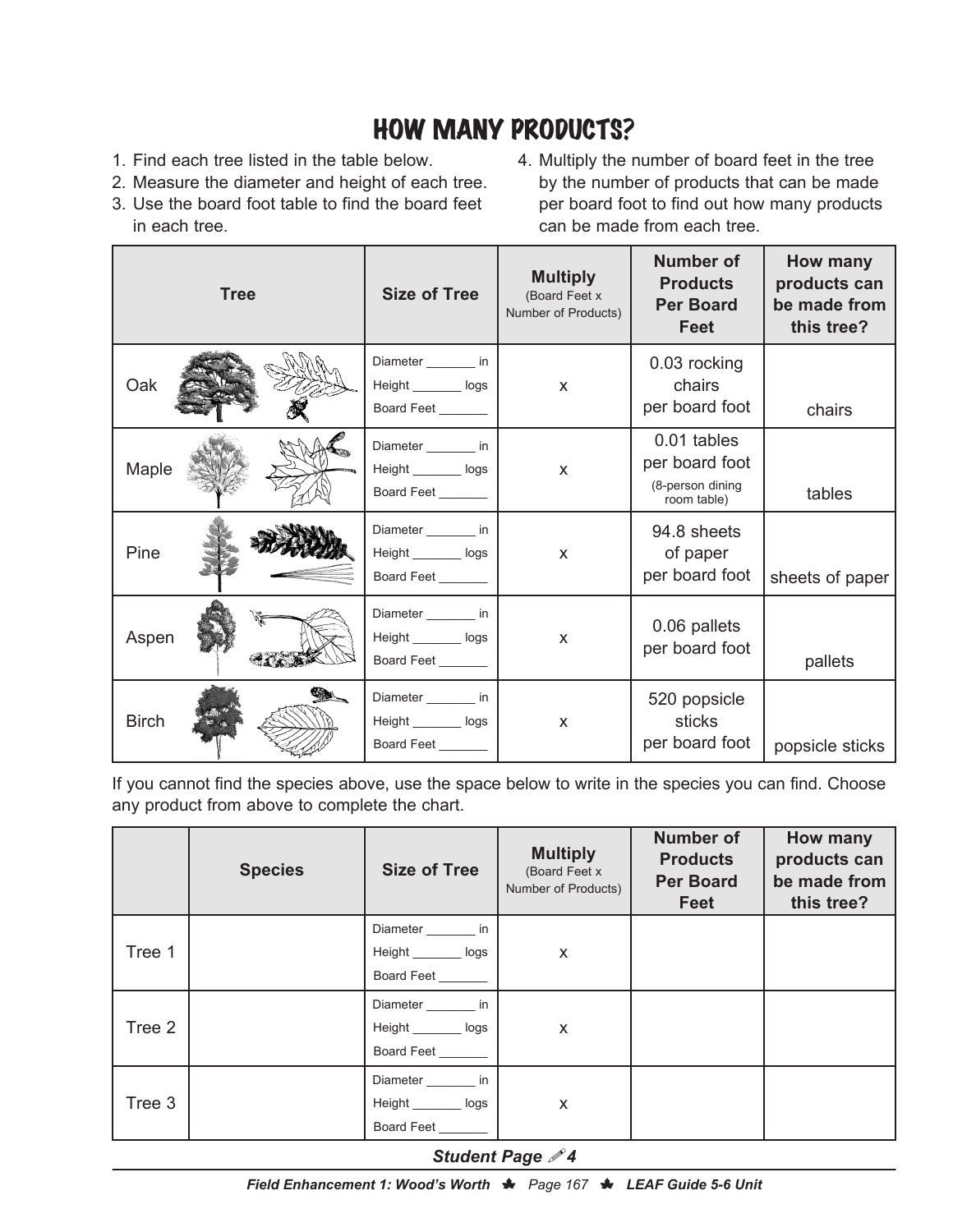#### BOARD FOOT TABLE

| Diameter 4.5 Feet                  | <b>Number of 16-foot Logs</b> |                |              |                         |  |  |
|------------------------------------|-------------------------------|----------------|--------------|-------------------------|--|--|
| from the<br><b>Ground (Inches)</b> | $\mathbf{1}$                  | $\overline{2}$ | $\mathbf{3}$ | $\overline{\mathbf{4}}$ |  |  |
| $10\,$                             | $30\,$                        | 40             |              |                         |  |  |
| 11                                 | 40                            | 60             |              |                         |  |  |
| 12                                 | 50                            | $80\,$         | 100          |                         |  |  |
| 13                                 | 60                            | 90             | 120          |                         |  |  |
| 14                                 | 70                            | 110            | 150          |                         |  |  |
| 15                                 | 80                            | 140            | 180          |                         |  |  |
| 16                                 |                               | 160            | 210          | 250                     |  |  |
| 17                                 |                               | 180            | 250          | 290                     |  |  |
| 18                                 |                               | 210            | 280          | 330                     |  |  |
| $19$                               |                               | 240            | 320          | 380                     |  |  |
| 20                                 |                               | 270            | 360          | 430                     |  |  |
| 21                                 |                               | 300            | 410          | 490                     |  |  |
| 22                                 |                               | 340            | 460          | 550                     |  |  |
| 23                                 |                               | 370            | 510          | 610                     |  |  |
| 24                                 |                               | 410            | 560          | 660                     |  |  |
| 25                                 |                               | 450            | 620          | 740                     |  |  |
| 26                                 |                               |                | 680          | 810                     |  |  |
| 27                                 |                               |                | 740          | 890                     |  |  |
| 28                                 |                               |                | 800          | 960                     |  |  |
| 29                                 |                               |                | 860          | 1040                    |  |  |
| $30\,$                             |                               |                | 930          | 1120                    |  |  |